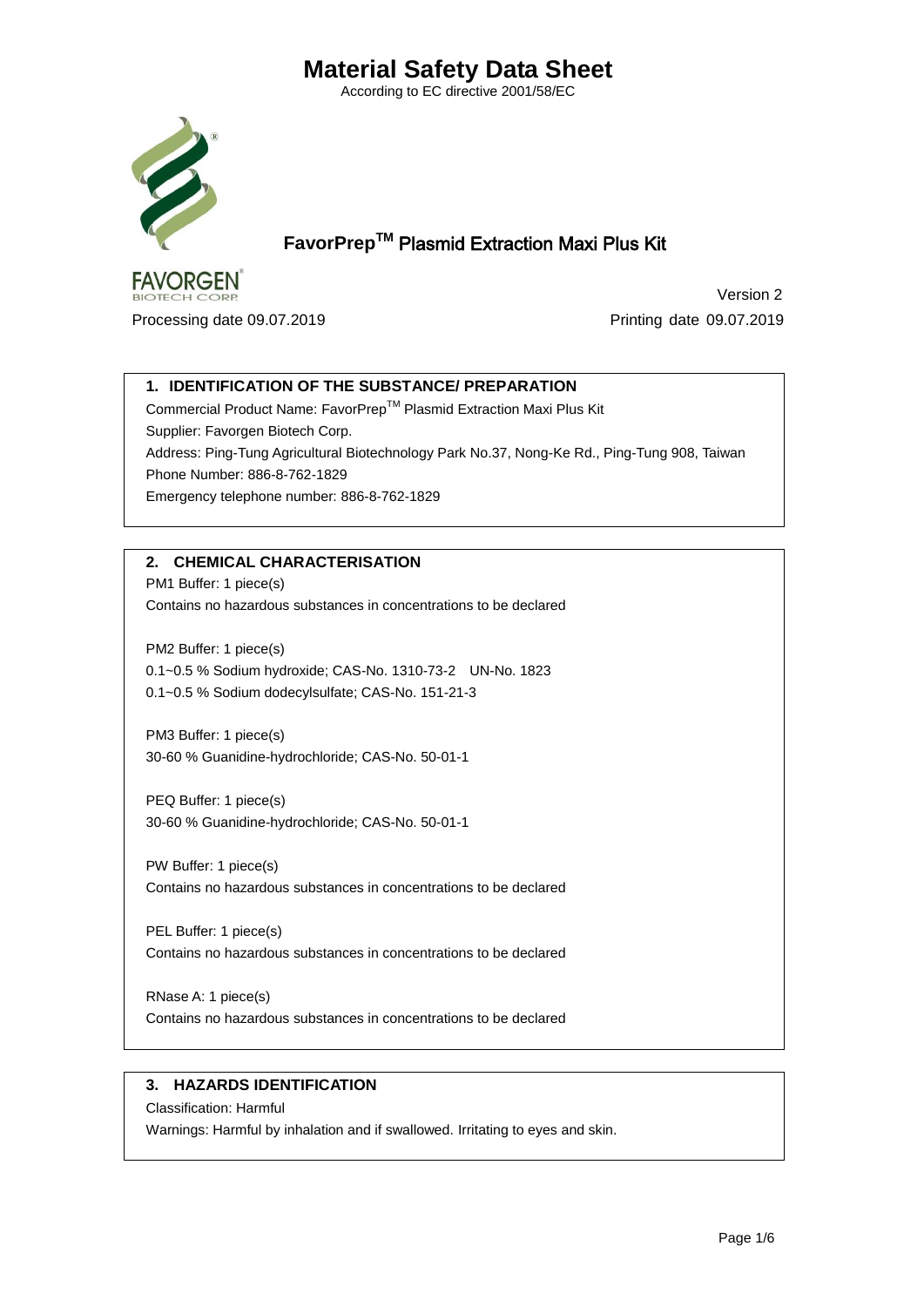According to EC directive 2001/58/EC



 **FavorPrepTM** Plasmid Extraction Maxi Plus Kit

**FAVORGEN BIOTECH CORP.** 

Processing date 09.07.2019 **Processing date 09.07.2019** 

Version 2

### **4. FIRST AID MEASURES**

Skin contact: Wash skin with water thoroughly.

Eye contact: Promptly wash eyes with water for at least 15 minutes, then seek medical advice. Ingestion: Obtain medical attention.

### **5. FIRE-FIGHTING MEASURES**

Extinguishing media: No restriction.

Decomposition: Dangerous decomposition is not anticipated.

### **6. ACCIDENTAL RELEASE MEASURES**

Actions to be taken on spillage: Sweep up spilled solids carefully. Dilute spilled liquids with plenty of water and adsorb.

Absorbent material: No restriction.

Actions to be taken to limit damage: Special measures to limit damage are not necessary.

### **7. HANDLING AND STORAGE**

Handling: Liquid is not inflammable. Liquid is not combustible. Open and handle vessels carefully. Storage: Store at room temperature.

Do not store together with: No restriction.

#### **8. EXPOSURE CONTROLS / PERSONAL PROTECTION**

Respiratory protection: No personal respiratory protective equipment normally required.

Eye protection: Safety glasses

Hand protection: One-way gloves

Hygiene measures: Wash hands before breaks and at the end of workday.

#### *9.* **PHYSICAL AND CHEMICAL PROPERTIES**

*PM1 Buffer*  Form: Fluid Color: Colorless pH-value at 20℃: 7.0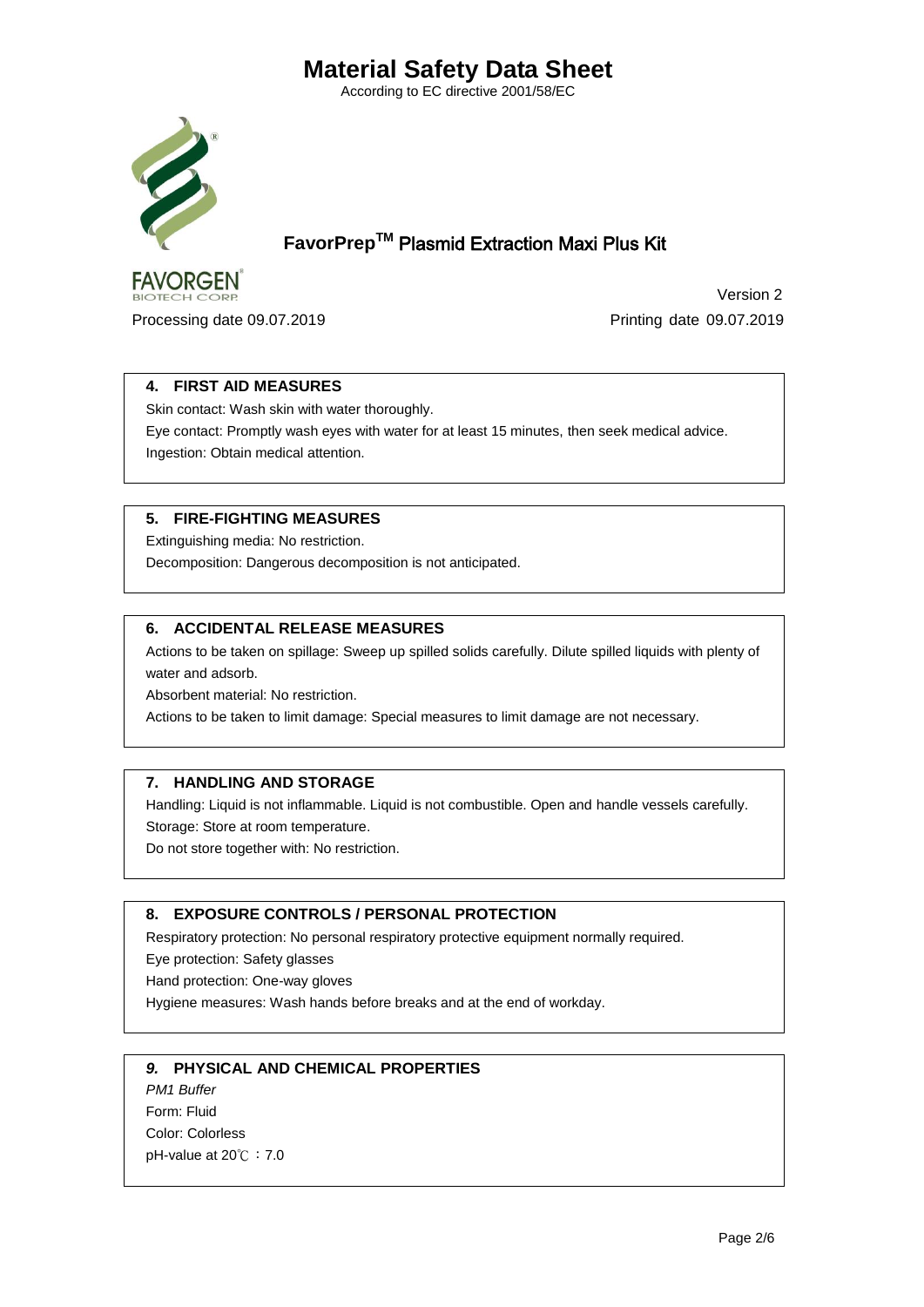According to EC directive 2001/58/EC



 **FavorPrepTM** Plasmid Extraction Maxi Plus Kit

**FAVORGEN BIOTECH CORP.** 

 Version 2 Processing date 09.07.2019 Printing date 09.07.2019

*PM2 Buffer*  Form: Fluid Color: Colorless Odor: Characteristic pH-value at 20℃: 9.0

*PM3 Buffer*  Form: Fluid Color: Colorless Odor: Characteristic pH-value at 20℃: 5.5

*PEQ Buffer*  Form: Fluid Color: Colorless Odor: Characteristic pH-value at 20℃: 7.0

*PW Buffer* Form: Fluid Color: Colorless Odor: Characteristic pH-value at 20℃:7.0

*PEL Buffer* Form: Fluid Color: Colorless Odor: Characteristic pH-value at 20℃: 8.5

RNase A Form: Fluid Color: Colorless Odor: Characteristic pH-value at 20℃:7.0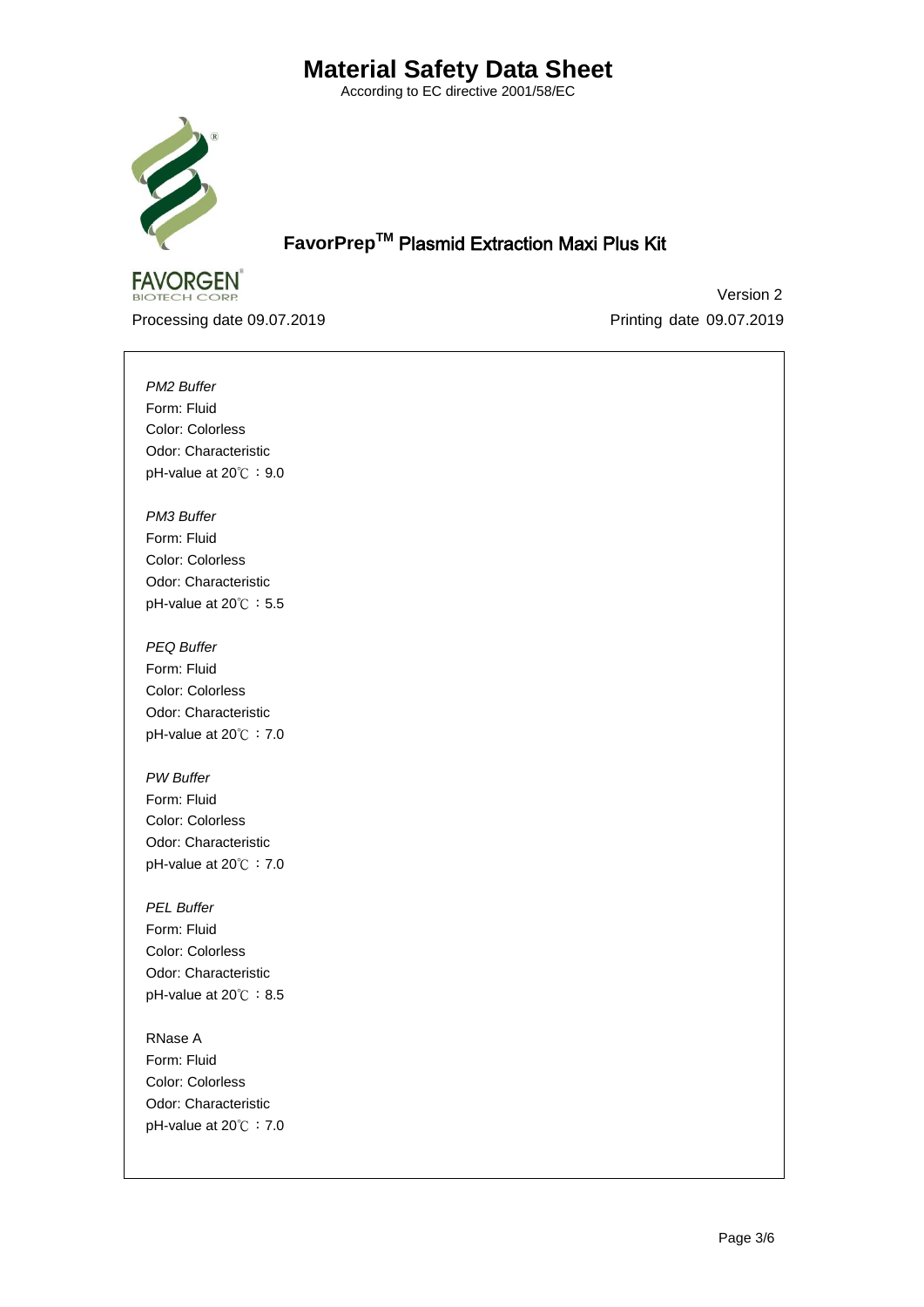According to EC directive 2001/58/EC



 **FavorPrepTM** Plasmid Extraction Maxi Plus Kit

**FAVORGEN BIOTECH CORP.** 

 Version 2 Processing date 09.07.2019 Printing date 09.07.2019

# **10. STABILITY AND REACTIVITY**

Hazardous reactions: Reacts with acids, alkalis and oxidizing agents. Hazardous decomposition products: Danger of toxic pyrolysis products.

# **11. TOXICOLOGICAL INFORMATION**

**PM2 Buffer** 

*Sodium hydroxide* Toxicity (others): LD50 intraperitoneal mouse 40 mg/kg LDLo (oral, rabbit) 500 mg/kg

*Sodium dodecylsulfate*

Oral toxicity: LD50 rat 1.288 mg/kg

# **12. ECOLOGICAL INFORMATION**

Water hazard class: 1 slightly hazardous to water and ground

# **13. DISPOSAL CONSIDERATIONS**

Waste disposal route: Used reagent can be disposed of in the waste water in accordance with local regulations.

Disposal of empty packaging: Dispose of empty packs by local recycling or waste disposal routes if necessary, clean them beforehand.

# **14. TRANSPORT INFORMATION**

- *· Land transport ADR/RID (cross-border)*
- *· ADR/RID class: -*
- *· Maritime transport IMDG:*
- *· IMDG Class: -*
- *· Marine pollutant: No*
- *· Air transport ICAO-TI and IATA-DGR:*
- *· ICAO/IATA Class: Non restricted*

*· Transport/Additional information: Not dangerous according to the above specifications.*